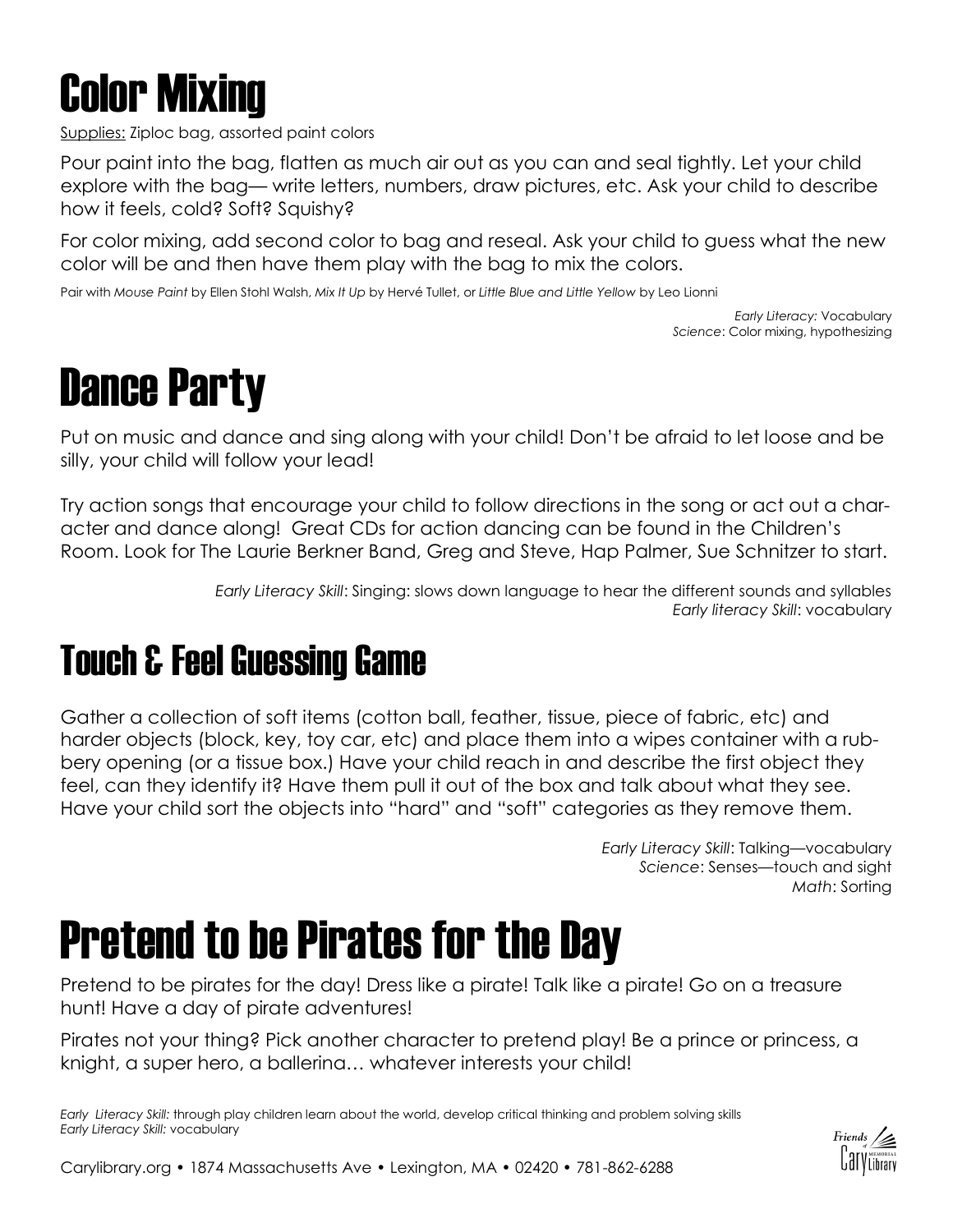# Will it Float?

Gather a variety of objects from around your home before your child's bath. Examples: tissue, plastic toys, spoon, paper towel, crayon, anything that would not be ruined by water would work!

While your child is in the tub, play a game of "Will it float?". Hold the item up, talk about what it is and have your child hypothesize whether it will sink or float when thrown in the water. Then let them toss it in and see what happens! See if you can change an object that floats to sink or vice versa. This is also a fun outdoor activity with a bucket.

> *Early Literacy Skill*: Talking - vocabulary building *Science*: hypothesizing

#### Read a Wordless Book

Read a wordless book to your child, then have them read a wordless book to you!

Some wordless books available in the Children's Room: *Journey* by Aaron Becker *The Lion and the Mouse* by Jerry Pinkney *A Ball for Daisy* by Chris Raschka *Good Night Gorilla* by Peggy Rathmann *Chalk* by Bill Thomson *Flotsam* by David Wiesner

> *Early Literacy Skill*: cultivate language and narrative abilities *Early Literacy Skill:* understanding elements of a story structure (beginning, middle, and end) *Early Literacy Skill*: develop visual literacy

# Do a Puzzle

Put together a puzzle with your child. Talk with your child about what they are seeing. Talk with them as you are putting pieces together. Ask them why they think two pieces go together. Why might two pieces not fit together?

*Early Literacy Connection:* Just like puzzle pieces, letters and words fit together to create words and sentences. Children need to be able to see differences between both letters and words; looking at pieces of a puzzle to figure out where they go is similar to looking at letters and words to figure out what they mean. Puzzles also provide problem solving skills and hand-eye coordination which are important early literacy skills.

#### Stage an A to Z Scavenger Hunt

Have a scavenger hunt with your child where they need to find one thing that starts with every letter.

#### Other Scavenger Hunt ideas:

Number Scavenger hunt - find a certain number of objects i.e.: 1 pen, 2 leaves, 3 socks, etc. Nature Hunt– find items like twig, bark, leaf, stone

Fitness Challenge– have your child look for a list of objects; when an item is found they have to complete an activity (like 10 jumping jacks.)

> *Early Literacy Skill:* Vocabulary *Early Literacy Skill:* Letter Recognition

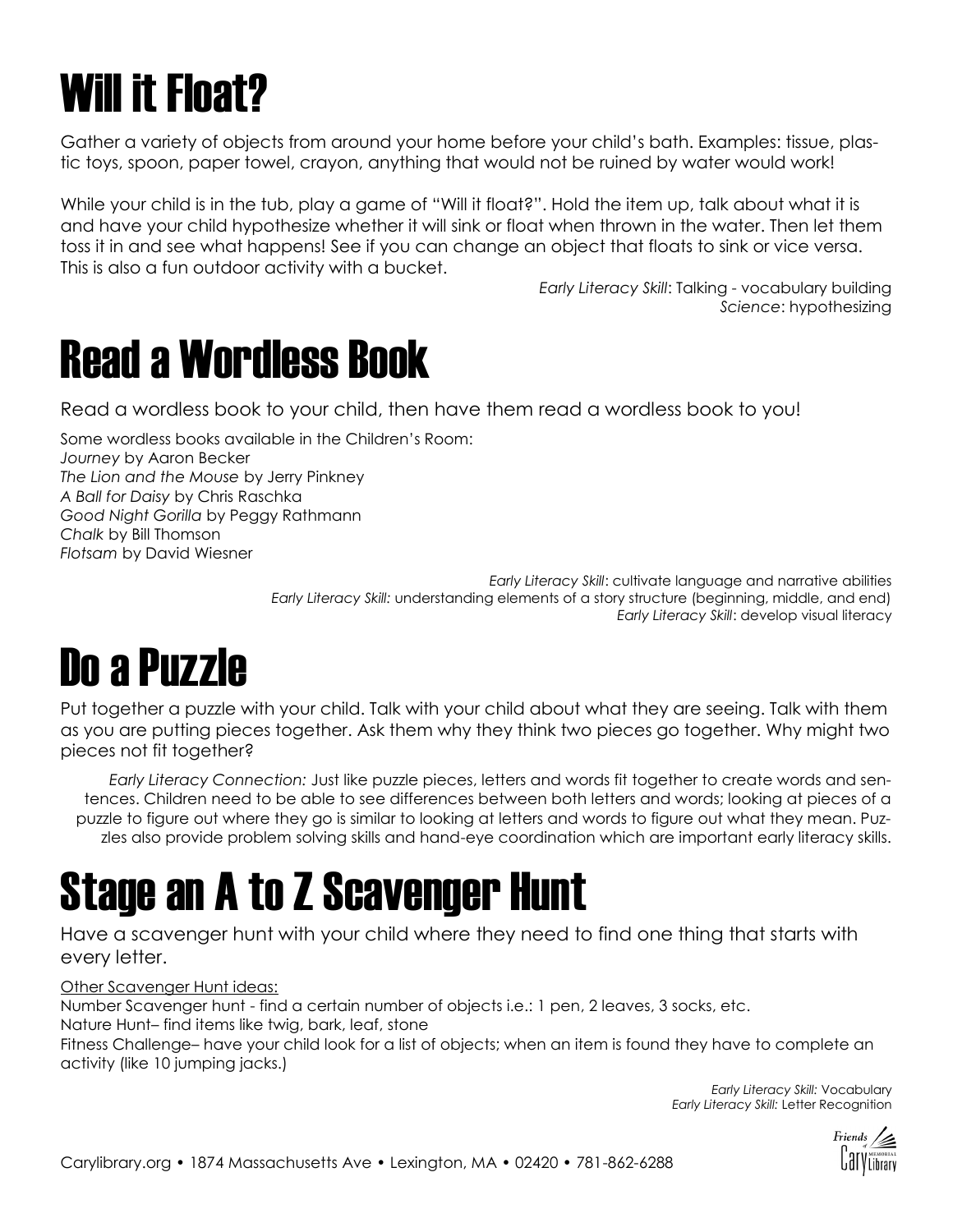# Play the Letter Game

Pick a letter and have your child identify objects that start with it.

\*Pick a room in your home and have your child name every object they see that begins with the letter. This is a great activity to entertain kids in the grocery store– what foods can you see that start with your letter?

\*Have a collection of items or pictures of things that begin with your letter. Ask your child to name the object. For an added challenge: throw in words that do not start with your letter, or words that start with your letter but are more commonly recognized as a word beginning with a different letter (example: ship/boat).

> *Early Literacy Skill:* vocabulary *Early Literacy Skill:* letter recognition

# Letter of the Day

Choose the letter of the day and integrate it into your day.

Examples:

\*Eat foods that start with that letter

\*Go to a place that starts with that letter

\*Wear clothes that have that letter connected to them (color, name of clothes, etc)

\*Do an activity that starts with that letter

\*Read books, sing songs that incorporate the letter

*Early Literacy Skill:* vocabulary *Early Literacy Skill:* letter recognition

#### Play with Play-Doh

Give your child Play-Doh® or make your own and encourage your child to explore.

\*Create letters: shape the dough into letters.

\*Writing: Roll out a sheet and have your child write in the dough.

\*Pretend play: give your child cookie cutters and other things to encourage pretend play. (Play a baker making cookies, a restaurant preparing food, etc.)

Recipe for Homemade Dough

Mix together: 1 cup salt, 2 cups flour, 1 T. cream of tartar, 4 T. oil, and 1 cup hot water with food coloring added to it To store: wrap in plastic wrap or place in container with lid and keep in refrigerator.

> *Early Literacy*: develop fine motor skills *Early Literacy*: Language develop-

#### Use Bookflix

Make use of the Library's e-resource, Bookflix! Watch an animated picture book adaptation and read its paired non-fiction e-book.

To Access Bookflix from Home: You must be a Lexington resident and have a library card Go to: www.carylibrary.org/more-books/got-homework Select Bookflix and enter your library card number Choose a category of interest to your child, pick the pairing you'd like to view and press Go Watch the Story to view the adaptation Read the Book to read the non-fiction title (Read Along available)

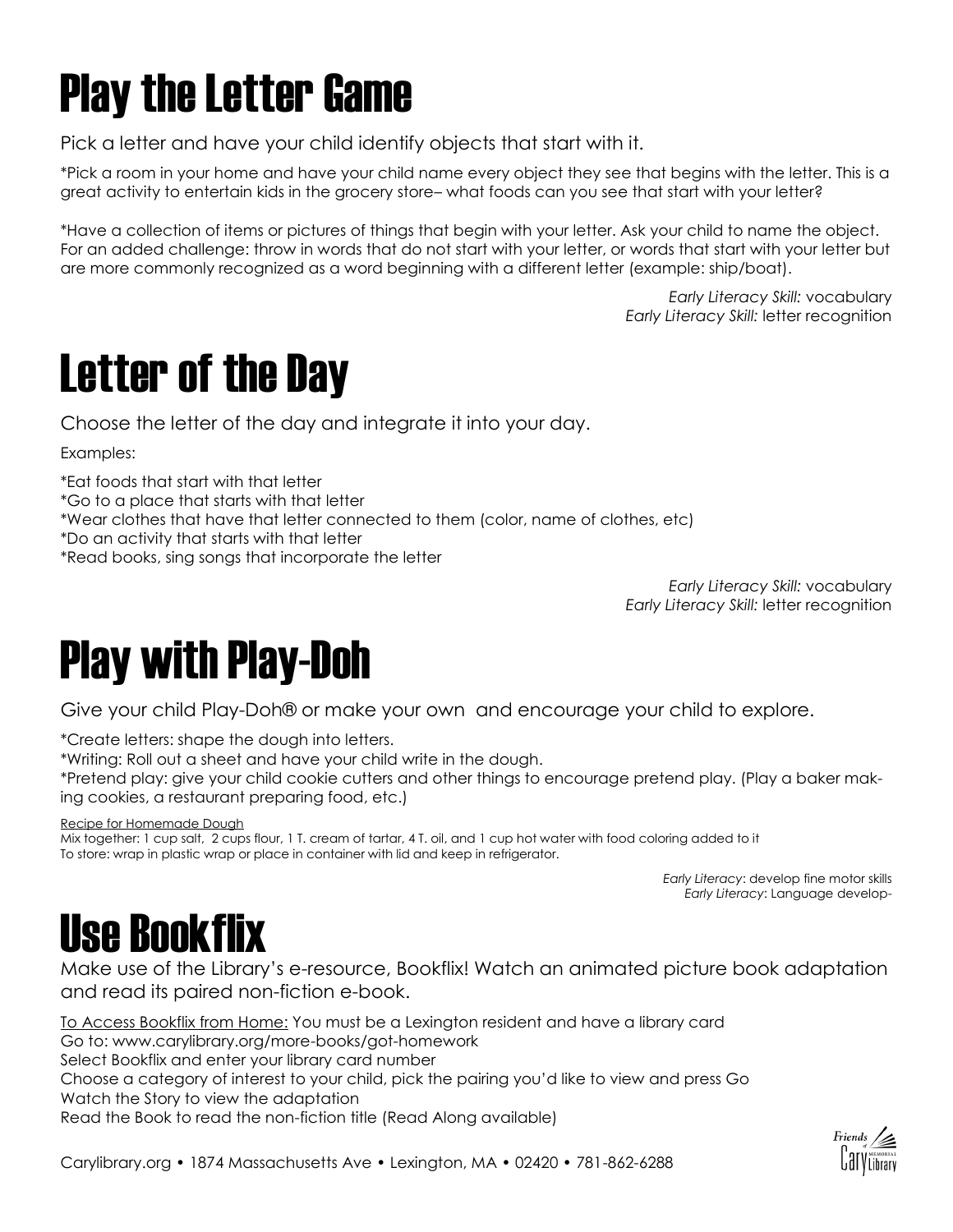#### Read a Book About Shapes and Go On a Shape Hunt

Read a book about shapes, then challenge your child to find items of different shapes, or have them identify the shape of items you point out.

Some Shape Books Available at Cary Library: *Circle, Square, Moose* by Kelly Bingham *Color Zoo* by Lois Ehlert *The Wing on a Flea* by Ed Emberley *Shape Capers* by Cathryn Falwell *Go, Shapes, Go* by Denise Fleming *Shapes, Shapes, Shapes* by Tana Hoban *Dino Shapes* by Suse MacDonald *Mouse Shapes* by Ellen Stoll Walsh *Early Literacy Skill*: Talking—vocabulary

*Math*: Shape identification

#### Color of the Day

Choose a color of the day and integrate it into your day.

Examples:

\*Eat foods of that color

\*Wear clothes that are that color

\*Do an activity that incorporates that color (paint, chalk, play with a toy of that color, etc)

\*Read books and sing songs that incorporate the color

\*Color scavenger hunt: have your child identify all the items of that color in a room

\*Go for a walk or sit outside and count the number of cars you see in that color

*Early Literacy Skill*: Talking - vocabulary building

#### Try a New Fruit or Vegetable

Introduce your child to a new fruit or vegetable and engage your child in conversation.

Ask Questions: What does it look like? Shape, color, size How does it feel? Weight, texture Does the inside look different? How—color, texture, etc. How does it taste?

Let Your Child Handle It: If possible, let them help you prepare it and talk about what you are doing or making.

*Early Literacy Skill*: Talking—vocabulary

#### Make A Fort

Create a fort—outdoors or indoors — using boxes, chairs, blankets, pillows… whatever materials you have available! Spend the afternoon in your fort, reading, playing, having a snack. *Early Literacy Skill:* through play children learn about the world, develop critical thinking and problem solving skills *Early Literacy Skill:* vocabulary